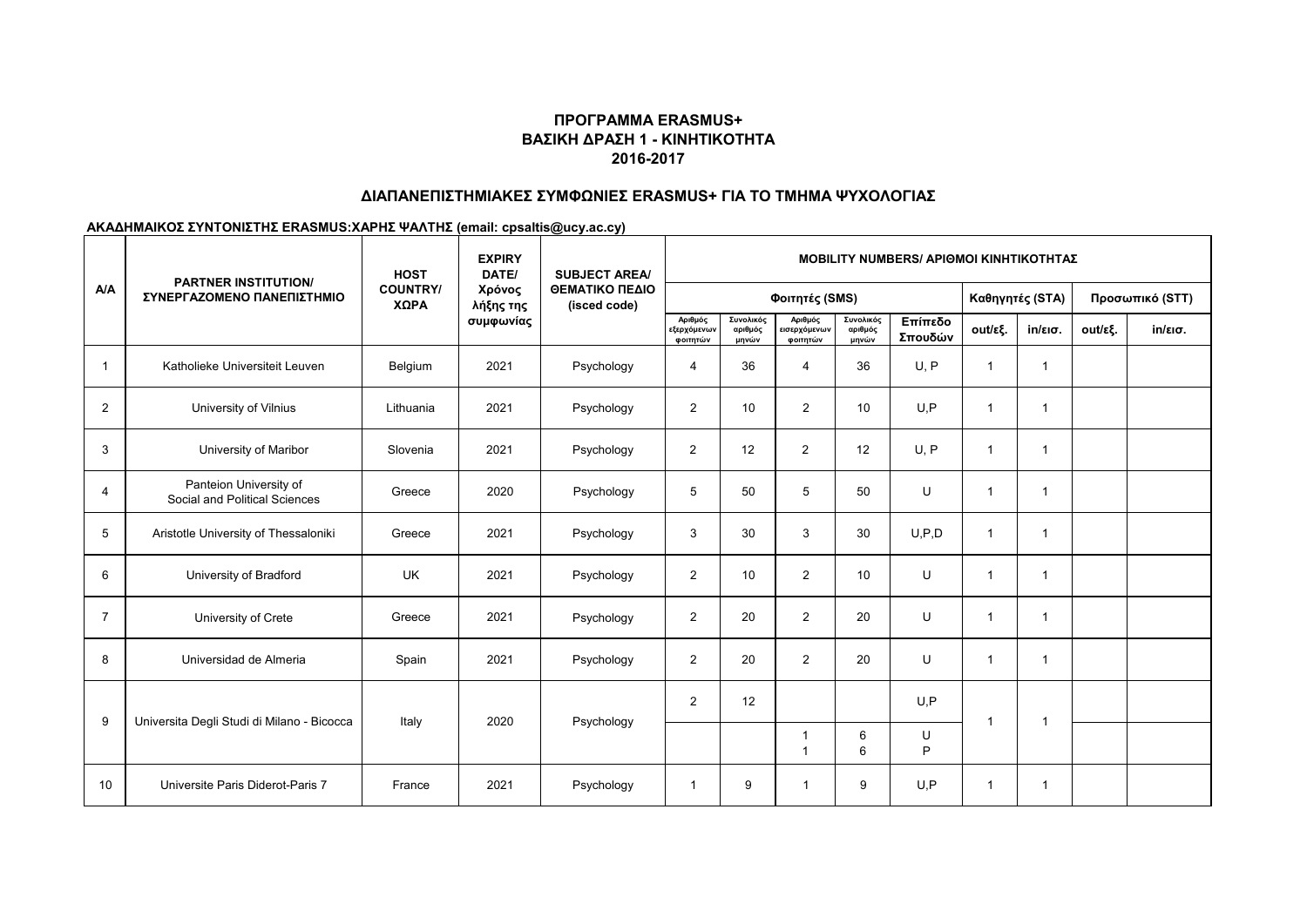#### **ΔΙΑΠΑΝΕΠΙΣΤΗΜΙΑΚΕΣ ΣΥΜΦΩΝΙΕΣ ERASMUS+ ΓΙΑ ΤΟ ΤΜΗΜΑ ΨΥΧΟΛΟΓΙΑΣ**

|            | <b>PARTNER INSTITUTION/</b><br>ΣΥΝΕΡΓΑΖΟΜΕΝΟ ΠΑΝΕΠΙΣΤΗΜΙΟ | <b>HOST</b><br><b>COUNTRY/</b><br>ΧΩΡΑ | <b>EXPIRY</b><br>DATE/<br>Χρόνος<br>λήξης της<br>συμφωνίας | <b>SUBJECT AREA/</b><br>ΘΕΜΑΤΙΚΟ ΠΕΔΙΟ<br>(isced code) | <b>MOBILITY NUMBERS/ APIOMOI KINHTIKOTHTAZ</b> |                               |                                     |                               |                    |                |                   |                 |                   |  |
|------------|-----------------------------------------------------------|----------------------------------------|------------------------------------------------------------|--------------------------------------------------------|------------------------------------------------|-------------------------------|-------------------------------------|-------------------------------|--------------------|----------------|-------------------|-----------------|-------------------|--|
| <b>A/A</b> |                                                           |                                        |                                                            |                                                        | Φοιτητές (SMS)                                 |                               |                                     |                               |                    |                | Καθηγητές (STA)   | Προσωπικό (STT) |                   |  |
|            |                                                           |                                        |                                                            |                                                        | Αριθμός<br>εξερχόμενων<br>φοιτητών             | Συνολικός<br>αριθμός<br>μηνών | Αριθμός<br>εισερχόμενων<br>φοιτητών | Συνολικός<br>αριθμός<br>μηνών | Επίπεδο<br>Σπουδών | out/εξ.        | $in/\epsilon$ ισ. | out/εξ.         | $in/\epsilon$ ισ. |  |
| 11         | <b>Istanbul Bilgi University</b>                          | Turkey                                 | 2020                                                       | Psychology                                             | 4<br>$\overline{2}$                            | 40<br>20                      | 4<br>$\overline{2}$                 | 40<br>20                      | U<br>P             |                | $\mathbf 1$       |                 |                   |  |
| 12         | University of Jaen                                        | Spain                                  | 2020                                                       | Psychology                                             | $\overline{c}$                                 | 20                            | $\overline{2}$                      | 20                            | U, P, D            |                | -1                |                 |                   |  |
| 13         | Royal Halloway, University of London                      | <b>UK</b>                              | 2021<br>apo 2016-<br>2017 8a<br>termatistei I<br>simfwnia  | Psychology                                             | $\overline{2}$                                 | 18                            | $\overline{2}$                      | 18                            | U                  | 1              | $\mathbf 1$       |                 |                   |  |
| 14         | Universidad Complutense de Madrid                         | Spain                                  | 2020                                                       | Psycholgy                                              | -1                                             | 10                            | -1                                  | 10                            | U                  |                |                   |                 |                   |  |
| 15         | Democritus University of Thrace                           | Greece                                 | 2020                                                       | Health<br>(Broad programmes)                           |                                                |                               |                                     |                               |                    |                | -1                |                 |                   |  |
| 16         | Universita degli studi di Padova                          | Italy                                  | 2021                                                       | Psychology                                             | $\overline{2}$                                 | 12                            | 2                                   | 12                            | U.P.D              | $\overline{2}$ | 2                 |                 |                   |  |
| 17         | ISTANBUL KEMERBURGAZ UNIVERSITY                           | Turkey                                 | 2021                                                       | Psychology                                             | 3                                              | 15                            | 3                                   | 15                            | U                  |                | $\overline{1}$    |                 |                   |  |
|            |                                                           |                                        |                                                            |                                                        | $\overline{2}$                                 | 10                            | 2                                   | 10                            | P                  |                |                   |                 |                   |  |
| 18         | <b>Roskilde University</b>                                | Denmark                                | 2021                                                       | Psychology                                             | $\overline{2}$                                 | 12                            | $\overline{2}$                      | 12                            | U.P                | 1              | $\mathbf{1}$      |                 |                   |  |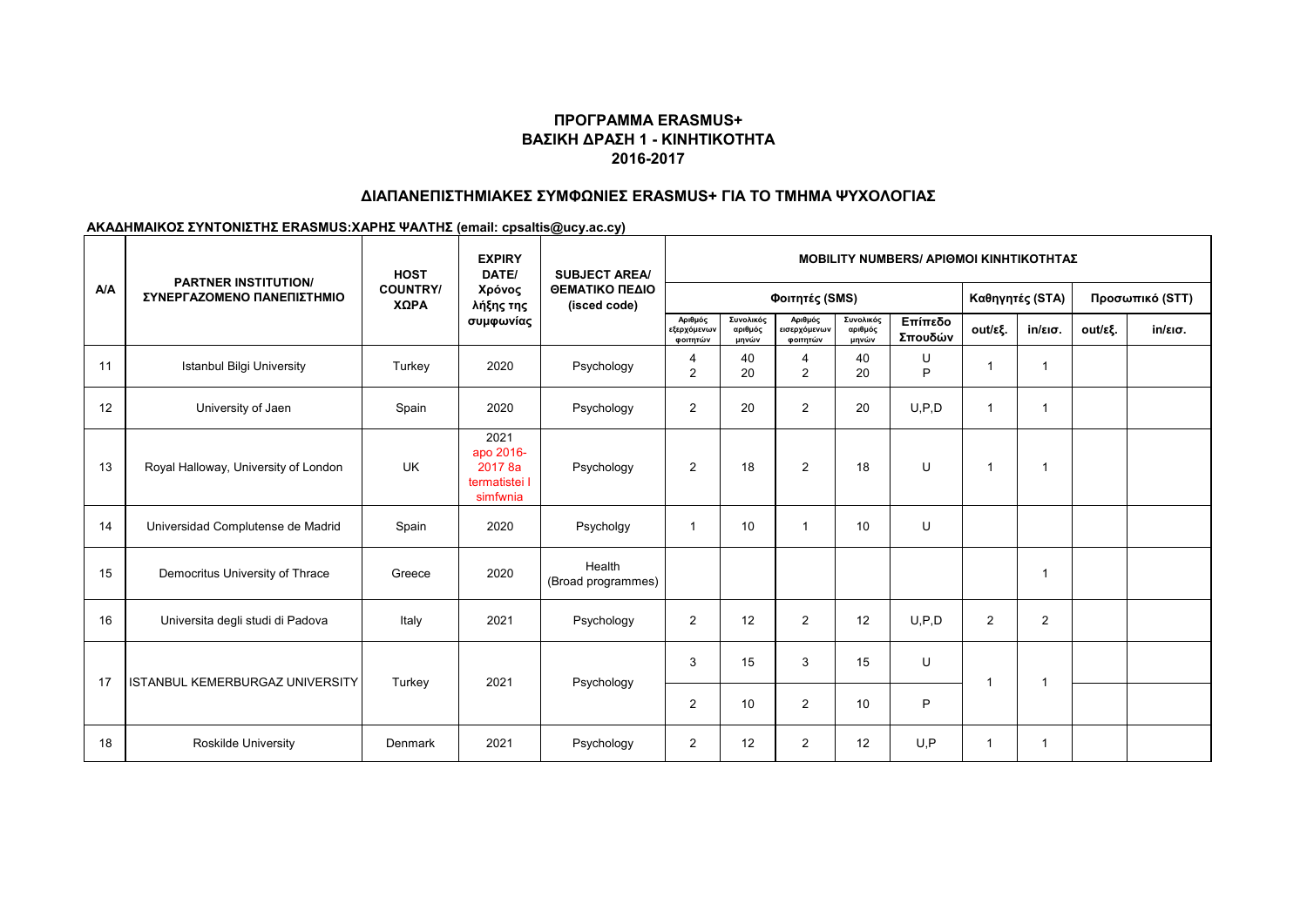#### **ΔΙΑΠΑΝΕΠΙΣΤΗΜΙΑΚΕΣ ΣΥΜΦΩΝΙΕΣ ERASMUS+ ΓΙΑ ΤΟ ΤΜΗΜΑ ΨΥΧΟΛΟΓΙΑΣ**

|            | <b>PARTNER INSTITUTION/</b><br>ΣΥΝΕΡΓΑΖΟΜΕΝΟ ΠΑΝΕΠΙΣΤΗΜΙΟ | <b>HOST</b><br><b>COUNTRY/</b><br>ΧΩΡΑ | <b>EXPIRY</b><br>DATE/<br>Χρόνος<br>λήξης της<br>συμφωνίας | <b>SUBJECT AREA/</b><br>ΘΕΜΑΤΙΚΟ ΠΕΔΙΟ<br>(isced code) | <b>MOBILITY NUMBERS/ APIOMOI KINHTIKOTHTAZ</b> |                               |                                                   |                               |                    |                |                   |         |                   |  |
|------------|-----------------------------------------------------------|----------------------------------------|------------------------------------------------------------|--------------------------------------------------------|------------------------------------------------|-------------------------------|---------------------------------------------------|-------------------------------|--------------------|----------------|-------------------|---------|-------------------|--|
| <b>A/A</b> |                                                           |                                        |                                                            |                                                        |                                                |                               | Φοιτητές (SMS)                                    |                               | Καθηγητές (STA)    |                | Προσωπικό (STT)   |         |                   |  |
|            |                                                           |                                        |                                                            |                                                        | Αριθμός<br>εξερχόμενων<br>φοιτητών             | Συνολικός<br>αριθμός<br>μηνών | Αριθμός<br>εισερχόμ <mark>ενων</mark><br>φοιτητών | Συνολικός<br>αριθμός<br>μηνών | Επίπεδο<br>Σπουδών | out/εξ.        | $in/\epsilon$ ισ. | out/εξ. | $in/\epsilon$ ισ. |  |
| 19         | Universidad Autónoma de Madrid                            | Spain                                  | 2020                                                       | Psychology                                             | $\overline{2}$<br>1<br>$\overline{\mathbf{1}}$ | 20<br>10<br>10 <sup>1</sup>   | $\overline{2}$<br>$\mathbf{1}$<br>$\mathbf{1}$    | 20<br>10<br>10                | U<br>P<br>D        | 3              | 3                 |         |                   |  |
| 20         | Università degli Studi di Perugia                         | Italy                                  | 2015-2020/21                                               | Psychology                                             | $\overline{c}$                                 | 10 <sup>1</sup>               | $\overline{2}$                                    | 10                            | U, P, D            | 1              | $\mathbf{1}$      |         |                   |  |
| 21         | Universidade De Aveiro                                    | Portugal                               | 2021                                                       | Psychology                                             | $\overline{2}$                                 | 10                            | $\overline{2}$                                    | 10                            | U                  |                |                   |         |                   |  |
| 22         | Univeristy Palackeho Olomouc                              | Czech republic                         | 2017                                                       | Psychology                                             | $\overline{2}$                                 | 10                            | 2                                                 | 10                            | U.P.D              | $\mathbf 1$    | $\mathbf{1}$      |         |                   |  |
| 23         | University of Ioannina                                    | Greece                                 | 2021                                                       | Psychology                                             | $\overline{2}$                                 | 12                            | 2                                                 | 12                            | U.P.D              | $\overline{1}$ | $\overline{1}$    |         |                   |  |
| 24         | The University of Szczecin                                | Poland                                 | 2021                                                       | Psychology                                             | 3                                              | 30                            | 3                                                 | 30                            | U.P                | -1             | $\mathbf{1}$      |         |                   |  |
| 25         | Universita Degli Studi di Firenze                         | Italy                                  | 2021                                                       | Psychology                                             | 6                                              | 30                            | 6                                                 | 30                            | U, P, D            | $\mathbf{1}$   | $\overline{1}$    |         |                   |  |
| 26         | <b>ULM University</b>                                     | Germany                                | 2020                                                       | Psychology                                             | $\overline{2}$                                 | 24                            | $\overline{2}$                                    | 24                            | U.P                | 1              | $\mathbf{1}$      |         |                   |  |